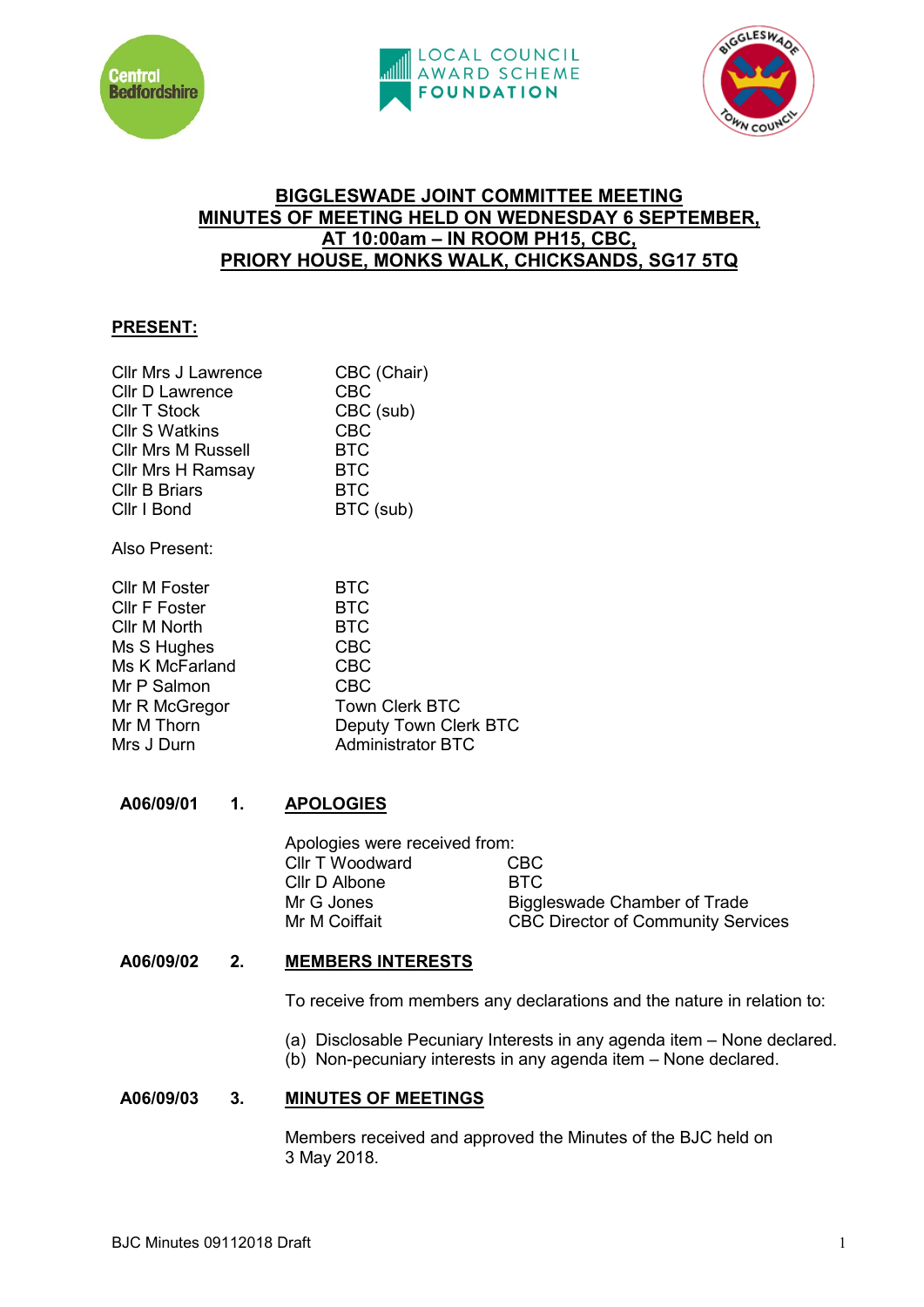### **A06/09/04 4. MATTERS ARISING**

Matters arising from the Minutes of the BJC Meeting held on

08 February 2018: BTC Councillors pointed out that the promised double lines at Fairfield Road, Shortmead Street and Sun Street are all still outstanding.

Also, the Back Street one-way system, parking at the Lawns/Cherry Trees site and absence of notice of parking orders for no parking have still not been addressed.

Ms Hughes will refer these items to Marcel Coiffait for an update.

#### **A06/09/05 5. PUBLIC OPEN SESSION**

There were no questions from Members of the Public.

#### **A06/09/06 6. CHAIRMANS ANNOUNCEMENTS AND COMMUNICATIONS**

There were no announcements.

### **A0609/07 7. TOWN CENTRE DECLUTTERING**

A06/09/07.1 Mr Paul Salmon gave an update:

A full review of all Town decluttering has been completed. CBC are awaiting a full target price from Ringway Jacob.

Regarding guard rails. It has been recommended by Ringway Jacob that one panel be removed; however, CBC disagree and think it should be much more. Therefore, CBC have asked for a second opinion from an independent source and are currently awaiting the result of this report.

Members are concerned at the exceptional amount of time taken to produce costs. Mr Salmon said that CBC are aware of this and as a result. Construction company Ringway Jacob have taken on two additional members of staff and CBC now have a new Quantity Surveyor. He is pleased to report that work is now making good progress.

## **A06/09/08 8. THE BAULK and BACK STREET- ONE-WAY SYSTEMS**

Mr Paul Salmon gave an update:

A06/09/08.1 All outstanding issues have been resolved. Designs are complete, and Construction Orders have been raised. CBC are waiting to be informed of the date to construct.

> Cllr Bond attended the CBC Traffic Management Committee and asked for assurance regarding the parking spaces in Back Street. Mr Salmon confirmed that the 15 parking spaces will remain, and that the removal of the double yellow lines will also help the situation.

### **A06/09/09 9. PEDESTRIAN CROSSING LONDON ROAD**

Mr Paul Salmon gave an update: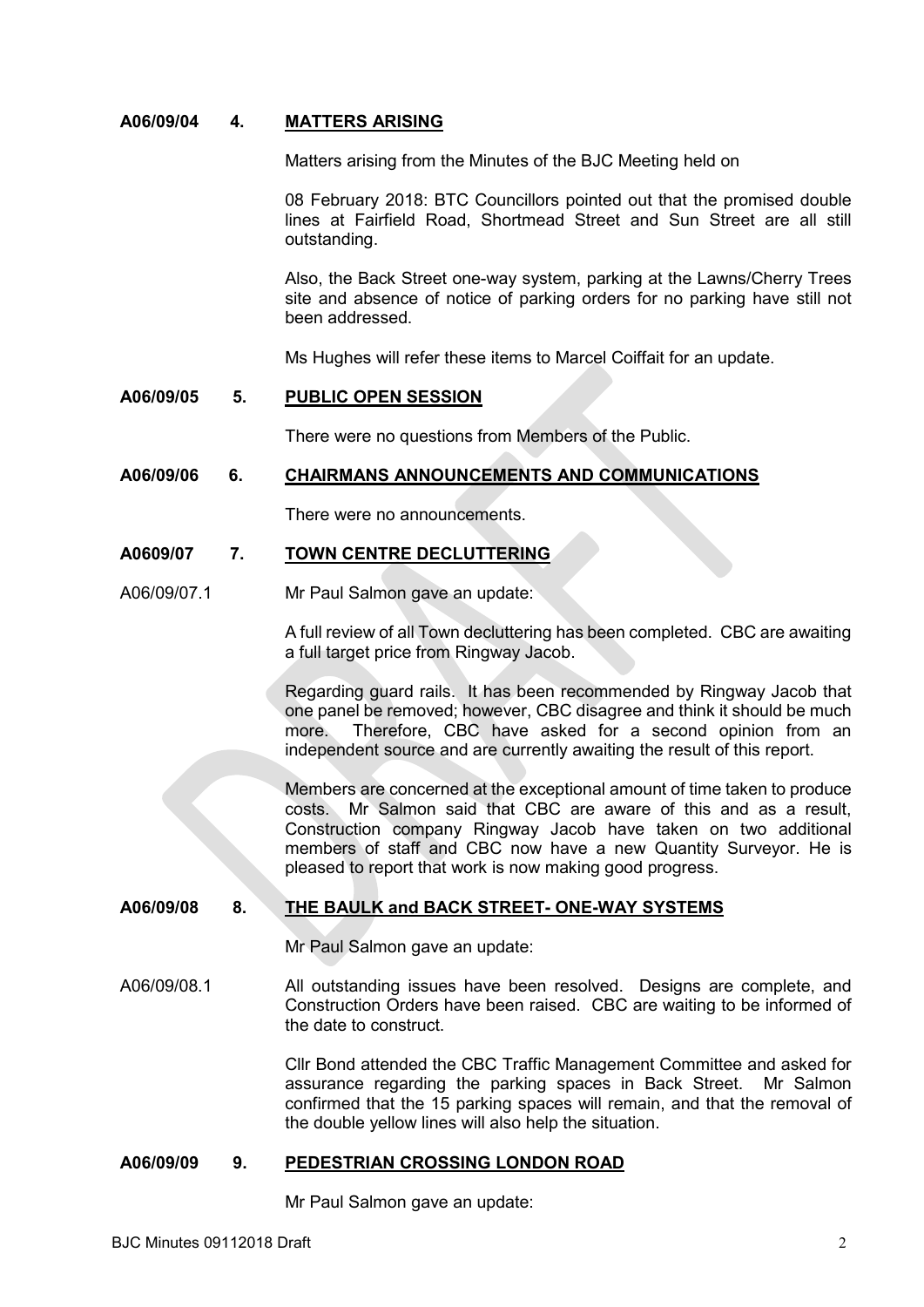Following a review by CBC it was decided not to install a raised table, due to costs of drainage, and lighting issues.

However, there is a lot of work coming forward for East Biggleswade, and this whole area will be reviewed at a future date. It will also be followed up by the Audit Team.

Mr Salmon will bring any comments/information back to this Committee.

### **A06/09/10 10. REVIEW OF THE CBC ON STREET PARKING SCHEME**

Ms Sarah Hughes – on behalf of Marcel Coiffait:

An email response from Marcel Coiffait confirms the need for a new car park. Outside Consultants have been engaged to do a review, and a further survey may be required. The issue is the availability of suitable land. Ringway Jacob have also been commissioned to look at a full surface review. The restructuring of Rose Lane Car Park has had a big impact on parking, and Cllr Dalgarno has requested a full-scale evaluation.

Members raised the following concerns:

- BTC Councillors are concerned that the Birds Estate (Residential area) is now under pressure by people looking for free parking. As a result, people are also parking inconsiderately and dangerously, and there have been instances when emergency vehicles have been unable to access the area.
- Members requested that this item be placed on the next CBC Traffic Management Meeting for discussion and feedback to BTC.
- BTC constantly review the parking situation and ask that CBC and BTC work together to monitor where cars are actually going.
- People have found an area behind Lawnside and are ignoring the no parking signs in order to find free parking. Lawrence Road is also suffering from this problem.
- Once the new parking system has had time to bed-in, there needs to be a thorough review.

### **A06/09/11 11. ORCHARD CENTRE – CAR PARKING**

Ms Hughes is not in receipt of an update for this item.

The Town Clerk said that BTC have asked to adopt the central reservation. It was suggested that a meeting be organised with the Town Clerk, the developer (Alan Isaacs) and Paul Salmon, in order to get this matter resolved.

Action: Rob and Paul to organise

### **A06/09/12 12. CENTURY HOUSE**

We understand that the situation with rats and bins is now under control and being regularly monitored.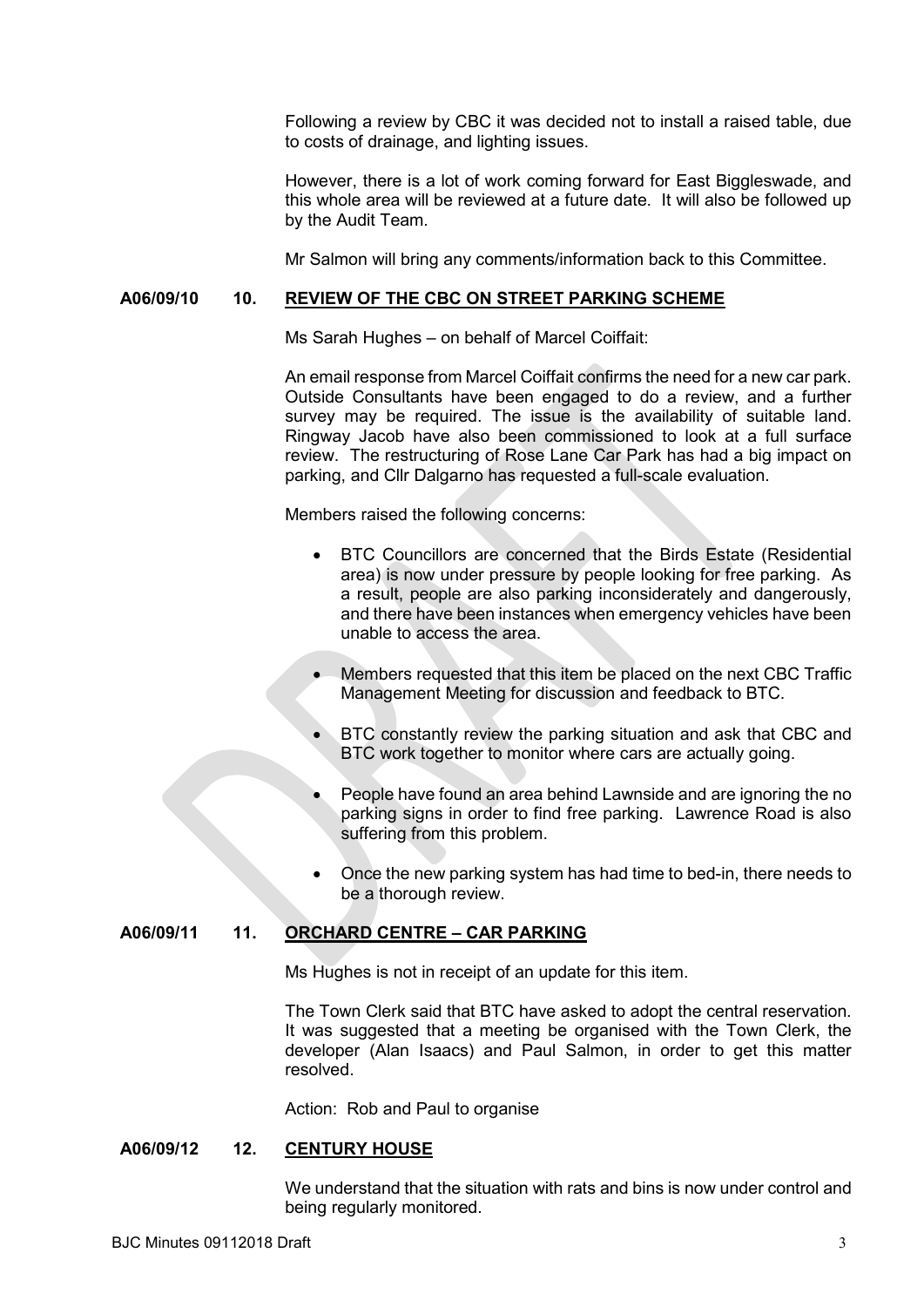### **A06/09/13 13. GROWTH AND REGENERATION**

Update by Ms Kate McFarlane:

Ms McFarlane explained the background to the infrastructure funding available to Biggleswade, and the bidding process involved in obtaining HIF money.

A team of experts and consultants are working on this project. A Workshop will take place on 19 September, at Biggleswade Town Council, to which Councillors, CBC Officers and all interested parties will be invited to attend. This will be a round-the-table discussion to put forward any ideas on Highways, Railways, Road Crossings, etc.

# **A06/09/14 14. REVERSAL OF HITCHIN STREET**

Update by Mr Paul Salmon**.**

Damaged slabs need replacing. Target costs have shown affordability, and the work of patching and replacing slabs will be done. CBC are awaiting a date for the work to be undertaken by structural maintenance engineers. Mr Salmon will keep us informed of progress.

The Chairman requested a map showing the bus route and how the traffic flow will work. We would also like a report on the safety of shared space in Hitchin Street.

# **A06/09/15 15. BIGGLESWADE S106 HIGHWAYS SCHEMES**

Mr Paul Salmon

Mr Salmon presented Members with copies of what he described as highlevel ideas at this point. This is the opportunity to feed in any ideas and comments.

The Town Clerk will place this information on the notice boards in the Council Office Chamber for Members to look at, and Mr Salmon will email the links. This can then be used for the Workshop on 19 September, and will also then feed into the work that Ms McFarlane is doing on HIF.

The Design Guide is also currently being redrafted by external consultants.

### **A06/09/16 16. YELLOW LINING – VARIOUS SITES** Mr Paul Salmon:

Apologies that due to outside circumstances, this has taken such a long.time. However; the patching and resurfacing will need to take place before the re-lining, and the Structural Maintenance Team is currently looking at delivering this work in the next month.

### **A06/09/17 17. PUBLIC OPEN SESSION**

No questions from Members of Public